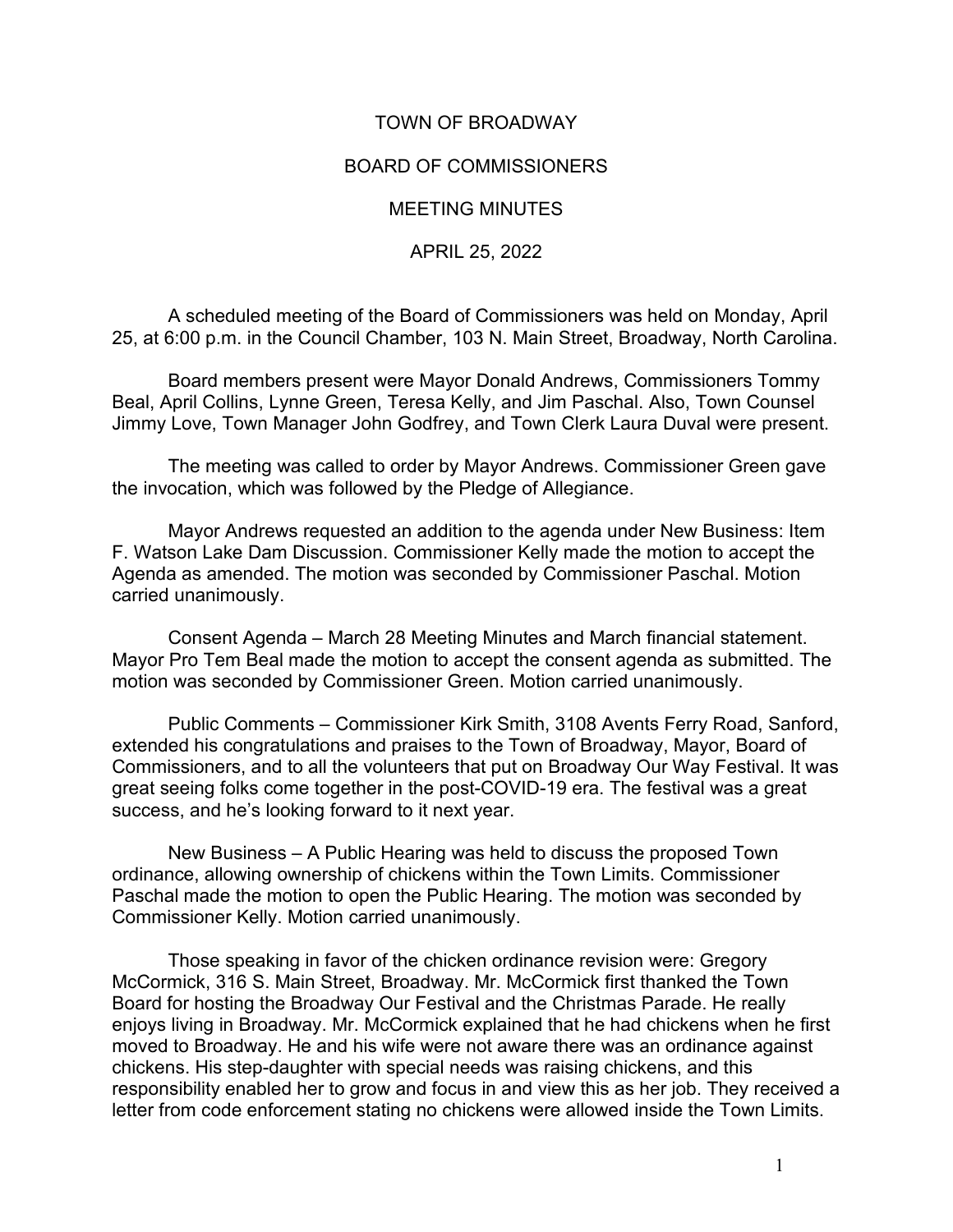He complied with the ordinance and got rid of their chickens. Mr. McCormick asked the Town Board to reconsider allowing chickens within the Town Limits.

Dusty Phillips, 209 Hunter Drive, Broadway, also asked the Town Board to reconsider allowing chickens within the Town Limits. Broadway has always been known as a rural, farming community, and he feels that allowing chickens is part of that heritage. In addition to providing meals and eggs, chickens are therapeutic to those with special needs, who care for the chickens. Mr. Phillips thinks conditions should be in place, such as providing a well-maintained coop. The Town was built by and supported by farmers. Broadway is not Cary, and he hopes the Town never becomes that size. People live here because they love this community. Broadway Our Way should not just be the name of the festival, but the way we do life. Mr. Phillips asked the Town Board to reverse the ordinance.

No one spoke against the revision to the chicken ordinance. Mayor Andrews closed the Public Hearing. The Town Board will take all comments into consideration and vote on the ordinance at the May 23 meeting.

Since the Town does not have an engineer on staff, Mayor Andrews talked with Bill Cowen of Withers-Ravenel about engineering services for the upcoming projects facing the Town. Mr. Cowen suggested the Town use the services of an on-call engineering firm. The Town can send out an RFQ so that engineering firms can be considered. An RFQ is not money based, it is based on qualifications only. The Town agreed the RFQ could be sent out to see what services engineering firms offer and at what cost. Mayor Pro Tem Beal made the motion to send out an engineering RFQ. The motion was seconded by Commissioner Paschal. Motion carried unanimously.

Mayor Andrews advised the US Treasury has additional ARP policies and procedures the Town needs to adopt. All of the policies came from the UNC SOG and have been reviewed by Town Counsel. He found no issues with the policies. Commissioner Kelly made the motion to adopt the ARP policies and procedures as presented. The motion was seconded by Commissioner Green. Motion carried unanimously. Mayor Andrews advised there would be more required policies presented for adoption in the future.

The Town is receiving \$409,844.92 in ARP funds. According to experts, the final ruling provides the standard allowance, which is more flexible with reporting and less restrictive on how the money is spent. The standard allowance allows the Town to spend the money for lost public sector revenue rather than being so specific to infrastructure. The first report is due April 30, and Town Manager Godfrey has already submitted that report. Commissioner Kelly made the motion to adopt the Resolution Approving the Allocation of ARPA Standard Allowance. The motion was seconded by Commissioner Green. Motion carried unanimously.

Mayor Andrews advised that Planning Board terms for Betsy Kelly and Sue Tipton will expire June 30, 2022. He asked for the Board's thoughts on contacting them about serving another term. The Town Board was in agreement with doing so. The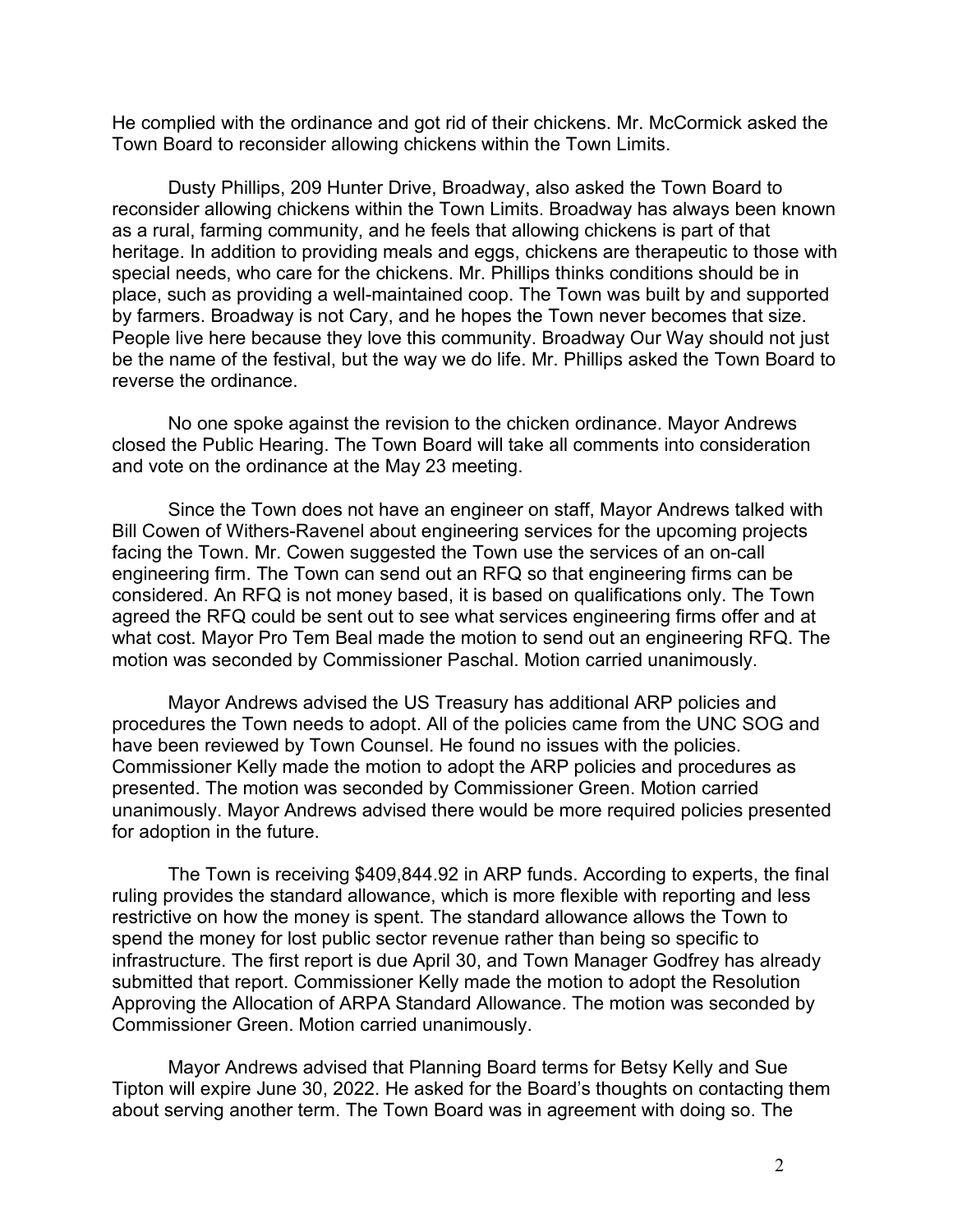Town Clerk will contact Ms. Tipton and Ms. Kelly to determine if they have an interest in serving an additional term.

Mayor Andrews advised all the funding avenues for the Watson Lake Dam project require an Emergency Action Plan (EAP). It is also on the checklist of things that the state is requiring to be done. In January funds were appropriated to use for Hazen & Sawyer that have yet to be used. Those funds plus another \$12,000 allocated from General Fund would enable us to move forward with the EAP. Mayor Pro Tem Beal made the motion to go forward with the Emergency Action Plan. The motion was seconded by Commissioner Paschal. A budget amendment, appropriating \$12,000 from Fund Balance to Parks & Rec Capital for the Emergency Action Plan needed for the Watson Lake Dam project, was presented for approval. Mayor Pro Tem Beal made the motion to adopt the budget amendment for the Watson Lake Dam project. The motion was seconded by Commissioner Collins. Motion carried unanimously.

Manager's Report – Town Manager Godfrey advised he worked daily to assist with preparations for the Broadway Our Way Festival. All town employees were instrumental in this endeavor, and he appreciated their help and support.

On March 30 Mayor Andrews, Commissioner Collins, Town Clerk Duval, and Mr. Godfrey toured the WWTP. Craig Buchanan and Jacob Melvin led the tour and provided insight on the many tasks that are required on a daily basis to maintain the plant in good operating order.

Mr. Godfrey and Public Works staff met with an inspector from Southern Corrosion who completed a site visit and inspection of the water tower. In the near future they will provide a water tank management schedule for the Town's review.

The Town Manager completed the first mandatory Quarterly Performance Report for the State Construction and Infrastructure Fund (SCIF) on April 7 for the Veterans Memorial.

Mr. Godfrey shared a letter from Dallas Police Chief Robert Walls commending Chief Evan Gunter during their training at Salemburg.

Chris' Heating and Air completed running ductwork to Chief Gunter's office on April 21 to provide much needed cooler air.

On 21, the Town Manager completed a WebEx training session on Clearpoint, which is a tool that will assist the Town in providing mandatory reporting for the use of ARP funds. He also completed the first mandatory report online for the US Department of Treasury.

Mr. Godfrey continues to meet with Code Enforcement staff on a regular basis in efforts to ensure that communication and reporting are a top priority on behalf of the Town.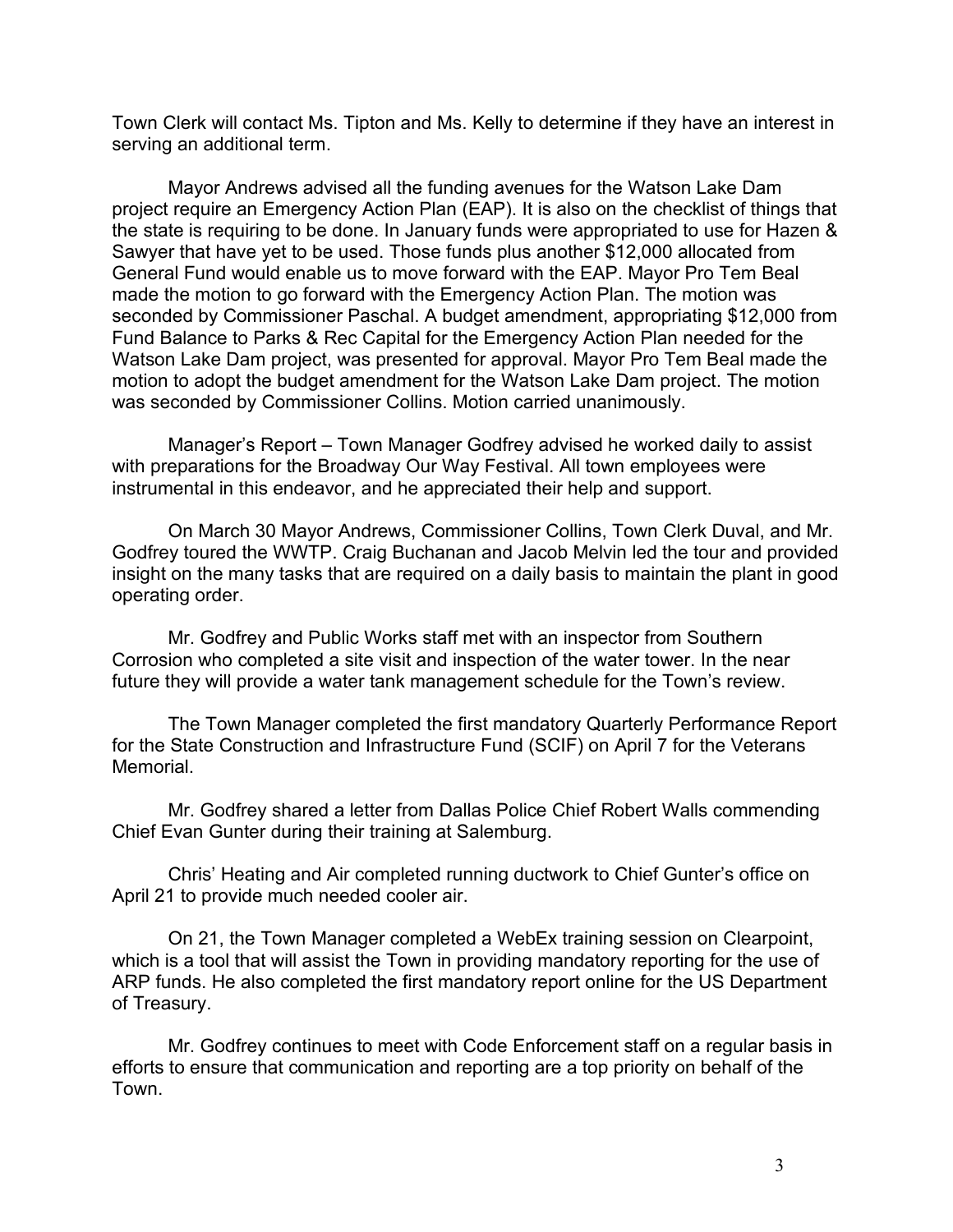The Town Manager continues to assist Public Works staff with transporting water samples to Harnett Co. Regional Water in Lillington when needed, and he assists with reading water meters at the end of the month.

All Town employees work hard on a daily basis to ensure quality services are provided to our citizens. He is thankful for this team and recognizes the effort they put forth each day for the Town.

Commissioner Comments – Commissioner Kelly thought Broadway Our Way was great. It was a great day with great attendance. She heard only good comments about the festival and appreciates everyone's support.

Commissioner Green dittoed Commissioner Kelly's comments about the festival. She also commended Town Manager Godfrey on his detailed, succinct and understandable reporting of his daily activities for the Town; and she is appreciative of that.

Mayor Pro Tem Beal echoed the others' comments.

Commissioner Collins stated she heard only positive comments about the festival. She believes the Easter Egg Hunt was one of the biggest joys the kids had. A gentleman approached her and offered drone services for next year's festival. Commissioner Collins asked about the progress on the Disabled Veterans Monument. Mayor Andrews advised several things still need to be done: insulation has to be installed before lights are put in, marble will then be installed, next the floor will be put down, and plumbing and HVAC will be finished up last. Town Manager Godfrey reports this progress to the state.

Commissioner Paschal agreed with everyone's comments about the festival. He thought the entertainment was great and thanked everyone for their hard work.

Mayor Comments – Mayor Andrews remarked the Town is fortunate to have such a great event. A lot of hard work by a whole lot of people was put into the festival from October to April to make it happen. It took a committee to do it, and they were all volunteers. The weather was great with a great crowd all day. All vendors were complimentary of the turnout, and all the food vendors ran out of food. It was a great day to celebrate Broadway. The Mayor expressed his appreciation to all those who helped with Broadway Our Way. People don't realize how much time and effort it takes to put on the festival. Mayor Andrews has heard only good things, and people look forward to the next one.

The Lions Club received donations from private donors and businesses to install benches at Watson Lake Park. Four benches have been installed, and donor plaques will be put on the benches. Four more benches have been ordered. Mayor Andrews thanked the Lions Club for making that happen. The park is being used daily, and people are using the benches. Commissioner Kelly commented that the lake is a good community resource for Broadway, and the Town needs to obtain the funds to keep it open.